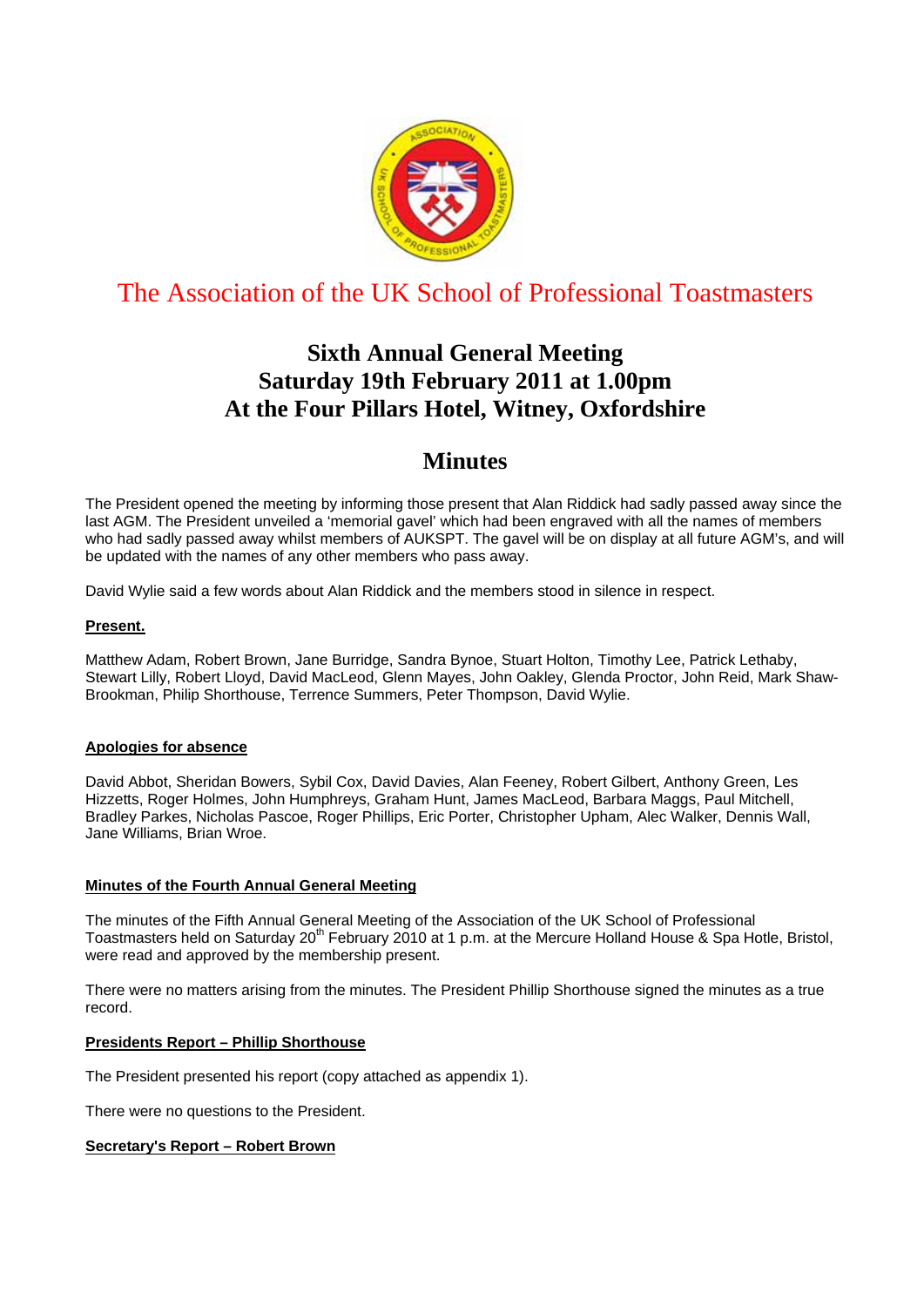The Secretary presented his report (copy attached as appendix 2).

There were no questions to the Secretary.

### **Treasurers Report – Timothy Lee**

The Treasurer presented his report (copy attached as appendix 3).

The Treasurer took & answered questions from members about some minor details contained within the accounts.

Peter Thompson proposed, Tim Lee seconded that the accounts be adopted. This was unanimously agreed.

Peter Thompson then asked that it be recorded in the minutes the thanks of members to the treasurer & examiners of accounts for their hard work. This was unanimously agreed.

## **Future of UKSPT Ltd**

The President reminded members present of the confidentiality agreement that was in place in relation to information about UKSPT Ltd that may be disclosed during the 'debate' in relation to this item.

John Oakley then updated members on the history in relation to UKSPT Ltd being 'available' to be purchased by AUKSPT. This included that the accounts of UKSPT Ltd had been examined for the previous 5 years and in each year it was in profit. Negotiations had taken place with the current owners and a purchase price of £18k had been agreed, this was less than had been asked by the current owners. The purchase was to include the company name of UKSPT Ltd, all intellectual properties, training materials, UKSPT Ltd website and goodwill.

John Oakley then went on to explain that the purchase of UKSPT Ltd would (as previously notified to members) be financed by AUKSPT members making loans to AUKSPT. The loans would be in units of £500. Interest would be payable on the loan at a flat rate of 10% per annum, payable in April each year. The loan period would be 5 years. The loan capital would be repaid on the fifth anniversary of the loan. The loans would be 'unsecured', ie AUKSPT cannot give any guarantees that loan capital would be safe, but given the past history of UKSPT Ltd the Executive Committee of AUKSPT were confident that all capital repayments and interest payments will be met. In a nutshell the loan is an investment opportunity.

Glenn Mayes then updated members on how UKSPT Ltd would operate if the purchase was approved. Initial courses would still be run twice a year, locations would move around the country, other professional development courses/seminars would be run for members.

The Secretary then informed members that since his email to all members informing them of this item he had received messages of support from many members who could not attend the AGM, no member had yet been against the purchase. By the closing date of 15<sup>th</sup> February members had 'pledged' £22k for the purchase.

The members present then asked questions in relation to the purchase & the loan scheme, these included:

- If a member who made a loan died would the loan form part of their estate yes it would, however the loan agreement will have a clause to allow the Executive Committee to allow early repayment of capital in 'exceptional circumstances' this would cover this issue.
- Liability to AUKSPT would be eased if the purchase of UKSPT Ltd is registered as a company limited by guarantee – the solicitors will be advised to proceed on this basis.
- Will there be a maximum loan pledge clause this will be looked at if 'pledges' were far in excess of the monies required to make the purchase.
- Will the 'pledges' be taken so that an element of 'working capital' will be left after the purchase yes, the amount will be left to the discretion of the Executive Committee.
- Will persons who 'teach' on courses etc be paid yes they will be paid an appropriate daily rate as is currently operated by UKSPT Ltd.
- Will the finances of running UKSPT Ltd be via a separate bank account yes.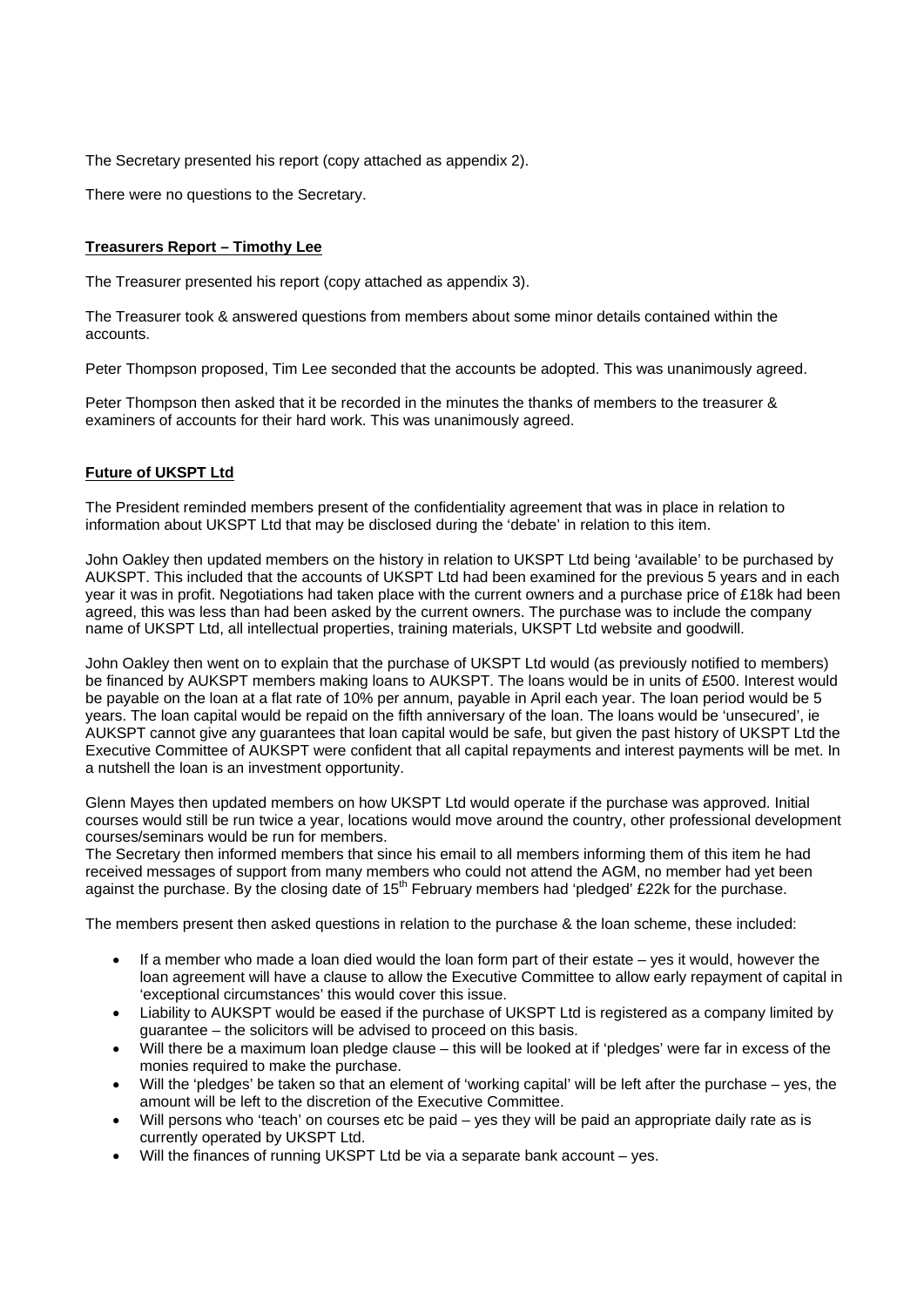• How will future profits of UKSPT Ltd be used – to finance the interest payments & loan capital repayments. Then they will be used for the benefit of all AUKSPT members, ideas will be sought from members, but current suggestions include subsidized professional development courses, public liability insurance.

The members then went onto vote on the following three proposals:

- 1. That AUKSPT in the most appropriate manner purchases UKSPT Ltd for a purchase price of £18k & estimated acquisition costs of £1.5k – passed unanimously by all present.
- 2. That AUKSPT will raise funds by a loan scheme to be finalized by the Executive Committee to cover the purchase price, acquisition costs, and as deemed appropriate limited working capital - passed unanimously by all present.
- 3. That the Executive Committee of AUKSPT be authorized to progress the procedural, financial and legal steps necessary to set up the loan scheme, complete the purchase and set in place suitable management and governance for UKSPT Ltd once purchased - passed unanimously by all present.

### **Election of officers 2011/2012**

The Secretary informed the meeting that the following nominations had been received duly proposed and seconded for the Executive Committee for the ensuing year:

## **President**

Jane Burridge

### **Senior Vice President**

John Oakley

**Junior Vice President** Robert Brown

#### **Secretary** Paul Mitchell

**Treasurer** Mark Shaw-Brookman

# **Committee members**

Stuart Holton Robert Gilbert John Reid Matthew Adam David Wylie Glenn Mayes

### **Examiner of Accounts**

David Wylie Stuart Holton

There being no need for a ballot in relation to any of the positions the President declared that all the above nominees were duly elected to the relevant positions.

### **Amendments to AUKSPT Constitution**

Mark Shaw-Brookman proposed and Sandra Bynoe seconded the following amendment to Clause 4, paragraph  $IV$  (b):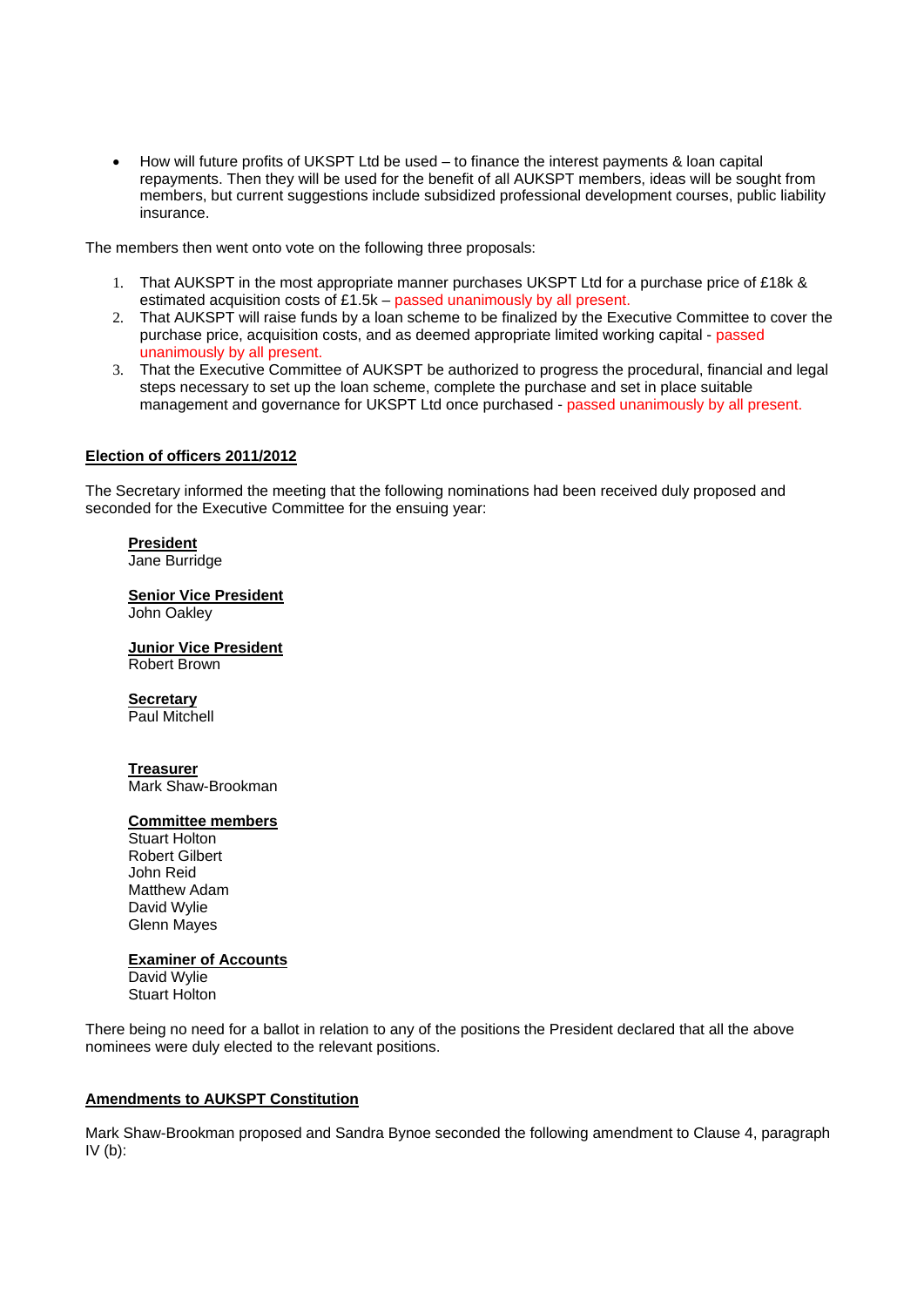• 'payment of subscriptions, and where relevant, insurance fees, must be received by the Treasurer not later than 31<sup>st</sup> March each year'

This was unanimously agreed by those present.

Robert Brown proposed and Peter Thompson seconded the following amendment to Clause 4, paragraph I (b) & (c):

- (b) 'membership will consist of fully paid up members only divided into, i) Full members, ii) Associate members'
	- (c) 'Each full member & associate member shall have one vote'

This was unanimously agreed by those present.

### **Update on the new AKSPT website**

Jane Burridge gave a demonstration of the new AUKSPT website that would be made live as soon as possible. All present agreed that it was a lot better than our current site.

*Members can access the demonstration version of the new site by using the following web address:* 

• *www.officeparkdemo.co.uk/toastmasters/dev* 

### **Terms of Office for Executive Committee Members**

The President informed the meeting that as the purchase of UKSPT Ltd had been approved, this would mean that the Executive Committee will need to review our entire constitution, and terms of office would be included in this review. Those present agreed this was a sensible way forward.

### **Discussion on the location & format of future AGM's**

John Reid stated that it was very unfortunate that the dinner following the AGM had to be cancelled this year due to a lack of numbers. He went on to say that next year we would be near Manchester and he hoped that members will support the AGM and dinner. This led to a wider discussion in relation to the AGM during which the following points were made:

- Location is sometimes an issue, or more to the point the accessibility of the location.
- February is generally a quiet time.
- Set the AGM dates well in advance members should be able to keep the day free, it is only one day in the year.
- Format is agreeable for those who wish to make it a weekend away with partners.
- Venue/hotel must have interests for partners whilst members at the AGM.
- Time of year could be an issue with weather
- Look at making the day an AGM and training workshop

### **Communication of Information to Members**

Tim Lee stated this was the first year in which he had not served on the Executive Committee and 'asked' if there were ways in which we could improve the flow of information to members, he felt that as an 'ordinary' member he did not know what the Executive Committee had been 'getting up to'. He suggested that perhaps we should appoint a media/communications officer & that the Executive Committee minutes should be circulated to all members once 'sanatised' for any confidentiality reasons.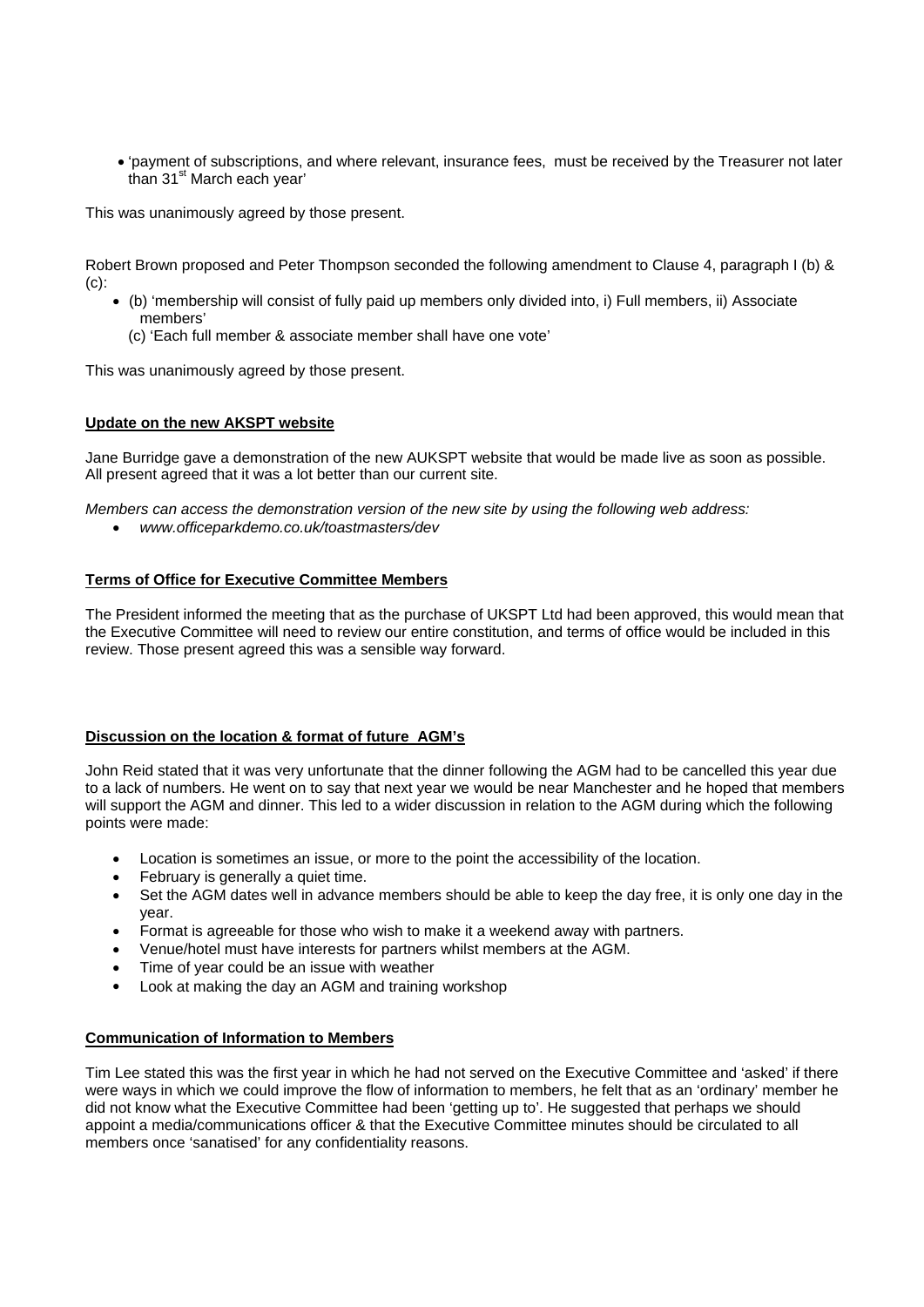Several members then spoke supporting the idea of a media/communications officer, and the production of a 'newsletter' to go to all members on a regular basis (at least quarterly). David Wylie offered his services in this capacity as a member of the Executive Committee, and other members offered to assist if required. The President stated that this 'idea' would be progressed by the Executive Committee.

## **Any Other Business**

There was no further business.

## **Date and location for the sixth Annual General Meeting.**

The seventh AGM will be held on Saturday 18<sup>th</sup> February 2012, Manchester area.

The eighth AGM will be held on Saturday 16<sup>th</sup> February 2012, location to be notified.

The meeting was closed at 4.30 p.m.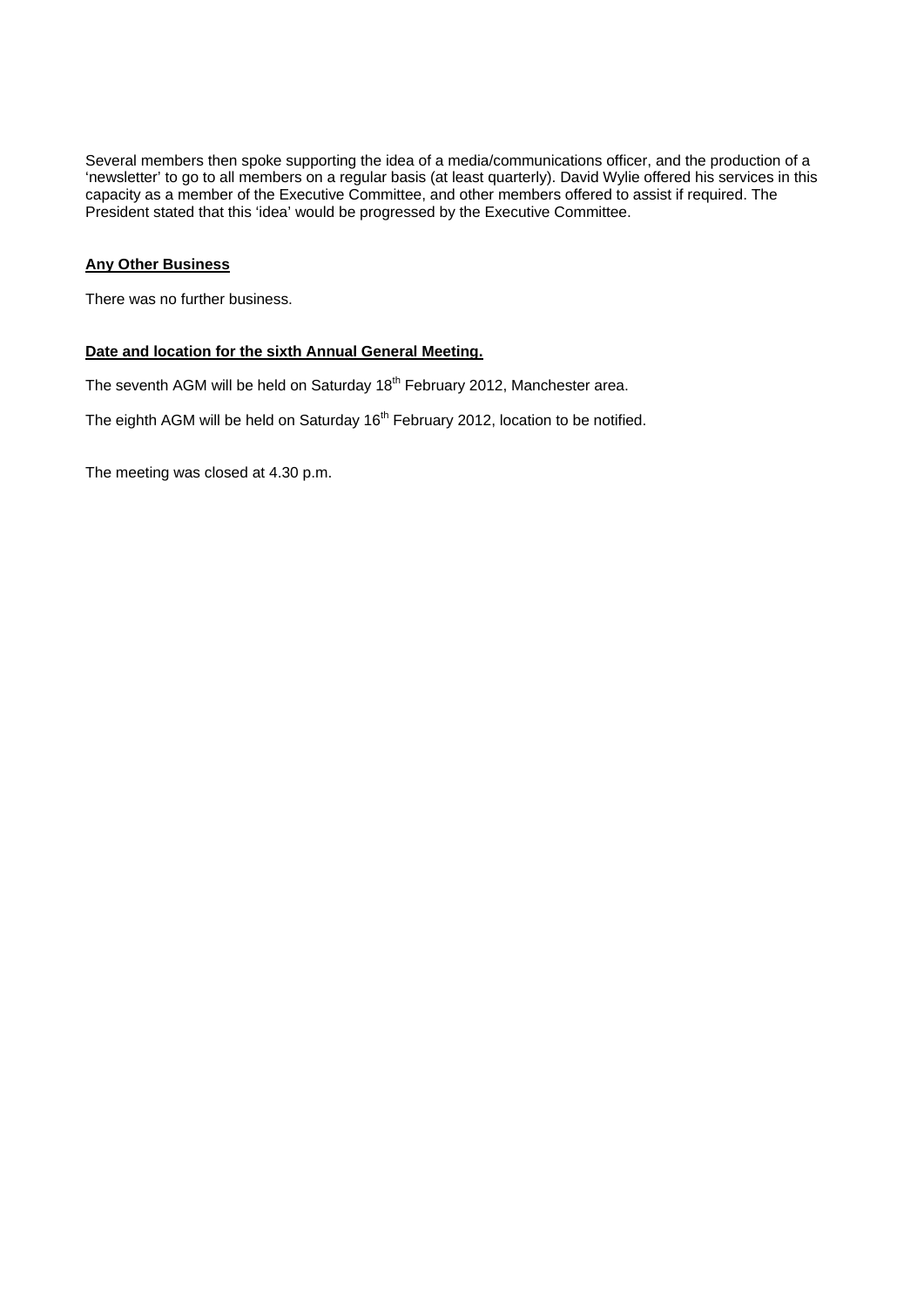## **Appendix 1 – President Report**

On the 13<sup>th</sup> October 2005, thanks to Graham and the UK School of Professional Toastmasters Limited. A new world opened up to me, that of a Professional Toastmaster, since then I have kept learning and I am still learning. To be a key part of a wedding, Ladies festivals, corporate and national charity events, etc, as we know is an honour and a privilege.

But we never stop learning, this year for example I will officiate at my first Hindu wedding with 800 guests, thank goodness for PA systems and then in May; The Centenary celebrations of the Society of Genealogists, not Gynaecologists as my son thought, in a prestigious London venue, Guest of Honour and their Patron; HRH Prince Michael of Kent, and their President the Norroy and Ulster King of Arms, **you don't find that one in Debretts Correct form!** 

However within the world of Toastmasters and in particular this Association, to be elected President is a very great honour in deed.

This year of office has been for me a little bit of a roller coaster ride,

The first high was the excellent Dinner at Bristol, well done to Jim and Barbra.

However this was immediately followed by a real low, with the loss of a good friend, Alan Riddick., he contributed so much to the Association especially when serving on the EC and on the Presidential team.

Then another high when we introduced a new Code of Practice relating to Fire Safety at functions, this was a classic example of this healthy Association, a concern raised by a member and the EC taking it on board with a satisfactory conclusion.

The Presidential team consisting of myself and our two Vice Presidents, have met when deemed necessary; to continue to discuss the strategy and forward direction of the Association.

The EC became actively involved in our new Website, very special thanks goes to Jane Burridge our Senior Vice President for the lead on this one, this will be discussed under item 6 later on in the AGM.

Bob Gilbert researched an Association lapel pin and eventually with the agreement of the EC produced the new pin. The EC recommended one free pin to all members and future pins available at £5.00 each.

Members of the EC have attended the Toastmasters General Council, and with Past President Glenn Mayes acting as the TGC's Treasurer we are kept well informed.

Our Association is growing, and although very young **is** respected and acknowledged.

The Presidents Regalia has now been suitably engraved with ALL the past Presidents names engraved and is up to date.

On one occasion I was thanked for attending a wedding last year as the Mayor of Elham, near Canterbury. Regrettably, and this may be a sign of the times, just as we have had to cancel tonight's dinner, Liliane and I have attended no other social events, being that no invitations have been received, perhaps a sign of the times. I would like to thank PP David Wylie for all the hard work and negotiations which went into the planning of this AGM and what would have been an excellent social weekend.

I would however encourage all members to support the hard work of John Reid, who is planning the venue for next years AGM and dinner. Remember we are a National Association.

Probably the biggest challenge that is before us at this time is the opportunity to purchase the UK School of Professional Toastmasters Ltd, without which none of us would be here.

At this point I would like to place on record not only mine but on behalf of all of us; our thanks to Past President Graham Hunt, for giving us a sound foundation thus enabling us to go on and be excellent Professional Toastmasters if we wish. I hope we are able to satisfy all conditions both for Graham and our Association to purchase the school. I see it as a huge benefit to the Association

I would like to thank John Oakley, Junior Vice President for all the hard work, investigations, discussions and negations on behalf of the Association with the full knowledge and support from the EC on this matter. This will be also discussed under item 6 today.

I mentioned my year of office being like a roller coaster ride. The end of my year has been another low. I work for a Scottish international relief aid charity; only two of us run our logistics department almost 200 hundred humanitarian aid shipping movements by truck, container and ship.

Late last year my boss was and still is seriously ill, with him out of the department the work load and need to visit overseas projects and coordinate response to and earthquake, in the area of Serbia that I work, has meant I have not been as effective and as pro-active in the EC as I had hoped during the last 3 months.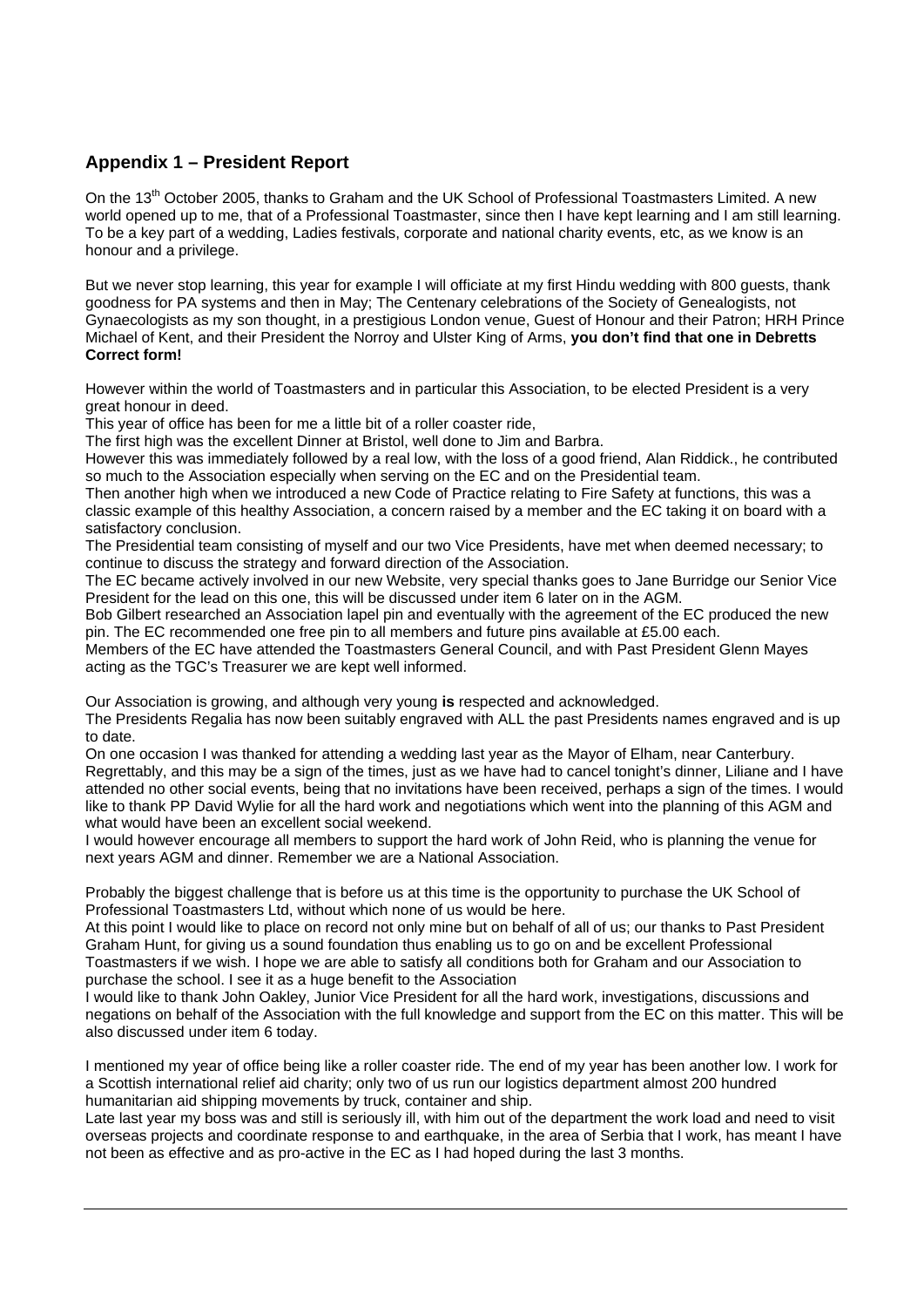However it is a credit to the expertise, the integrity and commitment of your EC that has ensured the work of the Association continues to go forward.

My thanks to them all. We certainly have a wealth of knowledge in our EC and indeed as we are now finding out within members. Once again my thanks.

To Bob Brown –our very efficient Secretary and Mark Shaw-Brookman – our very conscientious Treasurer a special vote of thanks.

I know whoever takes the chair this afternoon; will inherit an excellent Association with a future. Thank you all for the honour and privilege of being your President.

Philip Shorthouse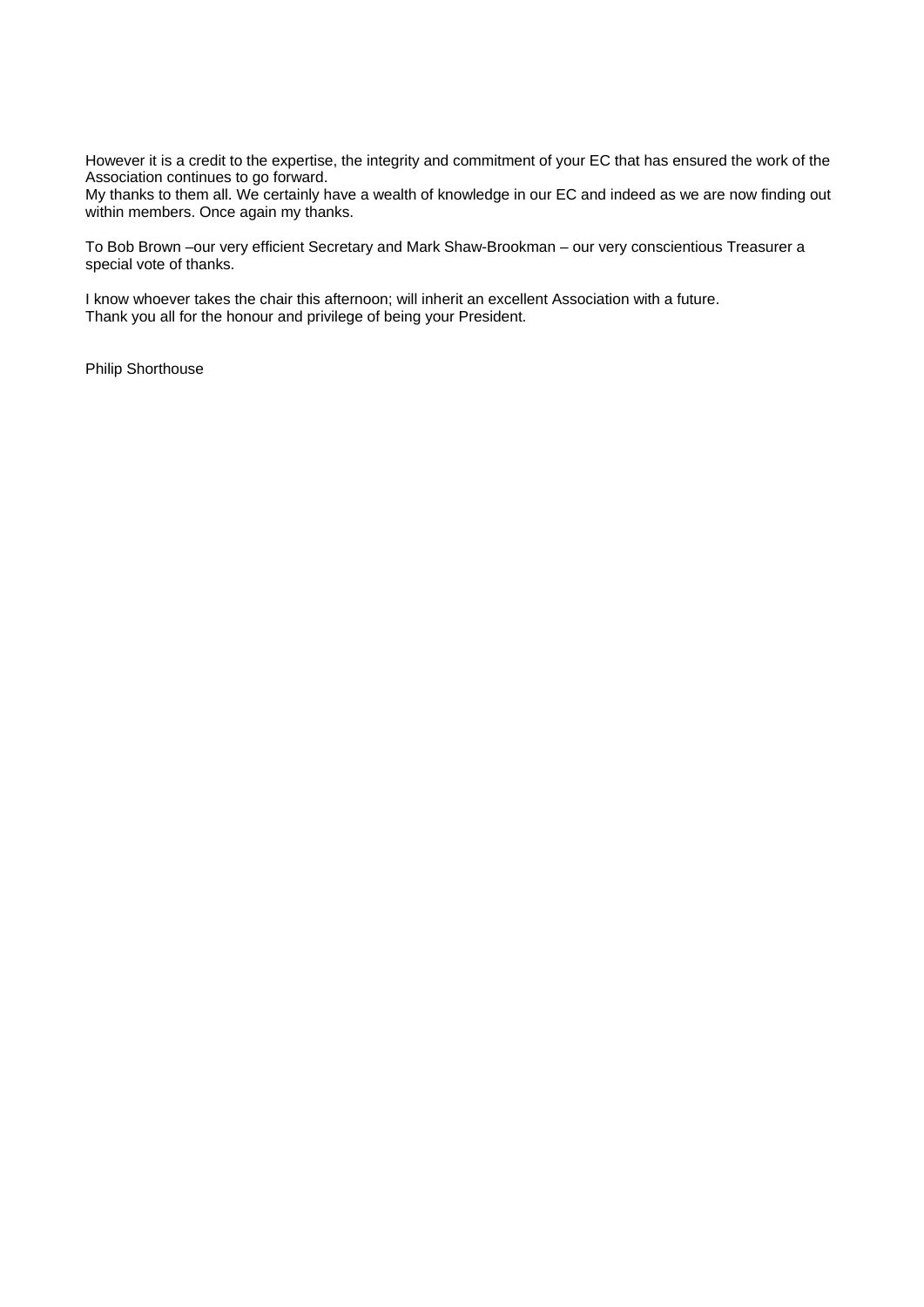## **Appendix 2 – Secretary Report**

I have pleasure in providing my first report as your Secretary, having been cornered at last year's AGM and convinced that taking on the role would be very worthwhile!

The membership of the Association has remained steady during the past year at 75, we 'lost' four members when renewal notices were sent out, those that did not renew cited the fact that they could not afford the increased premium. I can inform members that many of the other Toastmaster Associations charge fees in excess of AUKSPT, and a figure of £100 is not unusual. I believe that membership of AUKSPT is still excellent value.

I would like to take this opportunity to remind members of the AUKSPT collaret. Presently about 50% of members have taken one of these collarets on loan, the cost is £70 and when (if) you return the collaret you are refunded the £70. The collaret looks splendid when you are dressed in your reds, and I urge those who have not yet taken loan of one to contact the Secretary and arrange to do so.

We continue to arrange our insurance cover through the Toastmasters General Council and at present nearly all our Members take advantage of this cover. Our Treasurer will say more in his Report about this and the premium for next year.

I know that members were expecting the new Association website to be up and running by know, and the Executive Committee is aware there is some 'frustration' that is not. I can assure members that Jane Burridge has been working hard behind the scenes to ensure that the new site does what we require it to do. Jane will be able to demonstrate the new site at the AGM, and will also be able to update members of the go live date.

Your Executive Committee has been working hard on your behalf to ensure that AUKPST takes the lead in the world of toastmastering. AUKPST currently holds the chair position on the Toastmasters General Council (TGC). The TGC has adopted the AUKSPT Code of Ethics & Dress Code as the standard for all member associations nationally.

The most important work undertaken in the past twelve months is the negotiations with the current owner's of the UKSPT Ltd, to see if ownership of the 'school' can be taken over by AUKSPT. I am pleased to announce that it would appear that an agreement in principle has been reached for AUKPST to secure ownership of the 'school'. This was covered in an email I circulated a couple of weeks ago. Successful completion of the 'purchase' will be dependant on the outcome of the discussion to be held at the AGM, and suitable finances being secured.

In relation to the circulation of emails to members seeking feedback, comments or information it is disappointing to report that when I circulate these less than 50% of members send in a reply. Communication flows two ways and I urge members to respond to such emails in the future, especially when they relate to ensuring that your personal details are up to date.

I would also like to remind members that the personal details of members is held only for AUKSPT use. There have been a couple if incidents this year when members email addresses have been used to circulate information not relevant to AUKSPT. Members are asked to refrain from this practise.

I have circulated a number of engagements to members where other members have not been able to fulfil the engagement due to illness, or already having a booking. I am pleased to report that all these engagements have been filled. In deed one member informed me that being able to 'fall back' on this system was worth the annual fees alone.

We are not perfect, and your Executive Committee is aware that there are things that need to be improved to ensure that we continue to at the fore front of development in toastmastering nationally. The new website will enable us to communicate with you better, and you with us.

Thank you for all your support over the past year, and I trust that you will give the incoming Executive Committee your continued support.

Robert Brown Hon Secretary